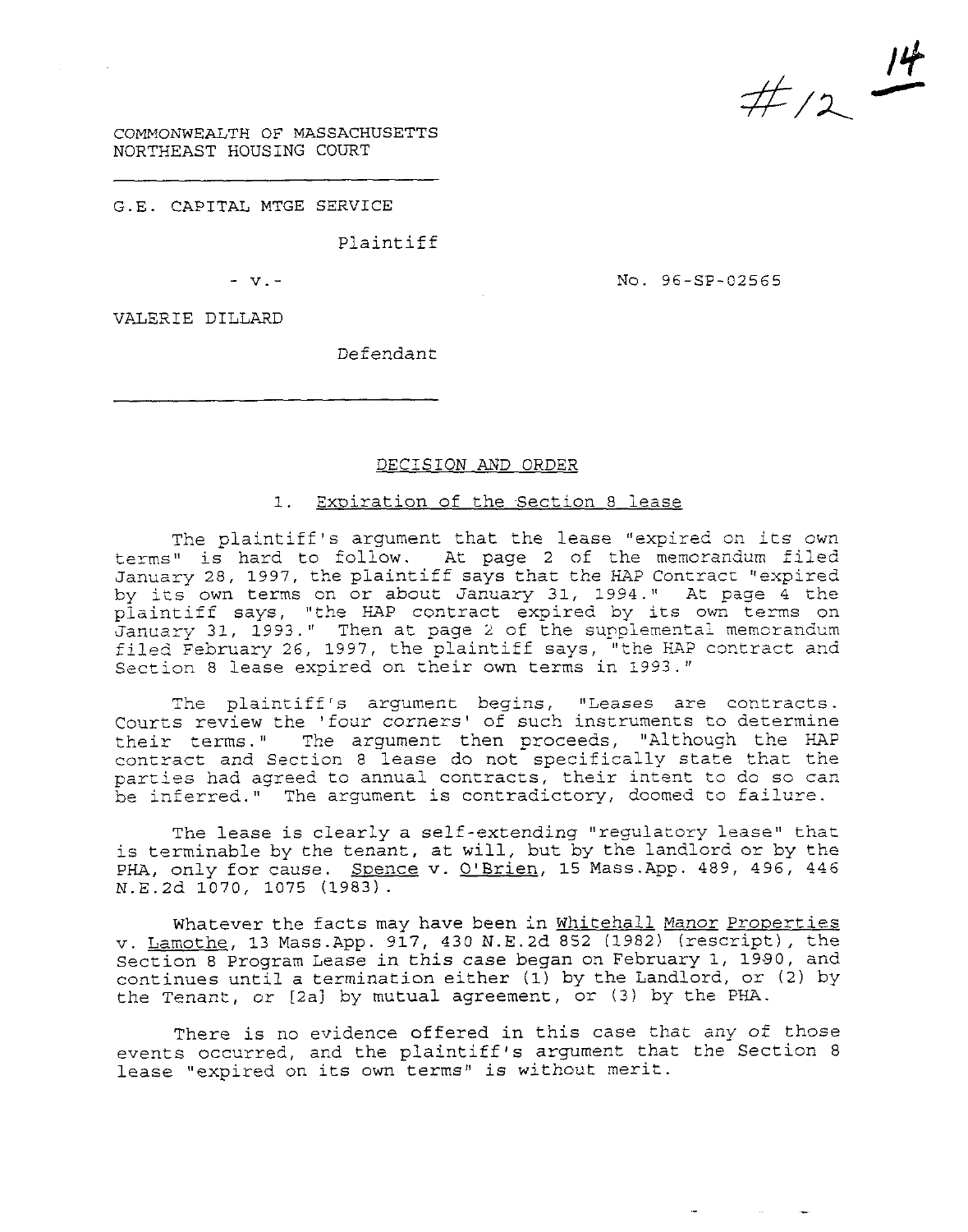#### *2.* Ninetv *davs* notice and uood cause requirements

The defendant's supplemental memorandum, pages 2-4, concedes the suspension of the ninety days notice requirement, and that there is no ninety days notice requirement in this case. Omnibus Consolidated Rescissions and Appropriations Act of 1996, Section 203(b), P.L. 104-134, 110 Stat. 1321, April 26, 1996, and Section 201(g), P.L. 104-204, 110 Stat. 2893, September 26, 1996, amending 42 U.S.C. S1437f (c) (8), (9). See also, 24 C.F.R. §982.455(b) **(3).** 

The plaintiff's supplemental memorandum, pages 17-18, concedes the continuing requirement of termination only for cause, 42 U.S.C. S1437f(d)(1)(B)(ii), and the continuing requirement of notice of cause under §1<37f(d) (1) **(B)** (iv). See also, 24 C.F.R. *§982.310.* 

## 3. Definition of "Owner"

Thus, the sole remaining issue is whether the plaintiff, which *is* the foreclosing mortgagee's successor, is an "owner" within the meaning of Section 8 law, such that it is bound by the Section 8 law's good cause and notice of *good* cause requirements.

The Section 8 law, 42 U.S.C. S1437f (f) (1) provides:

the term "owner" means any private person or entity, including a cooperative, or a public housing agency, having the legal right to lease cooperative, an agency of the Federai Gcvernment, or a public housing agency, having the legal righc to lease or sublease dwelling units;

Elsewhere, 42 U.S.C. S1437f (d) *(2)* (C) provides:

The contract shall obligate the owner to have such extensions *of* the underlying contract for assistance payments accepted by the owner and the owner's successors in interest.

Nothing in the stacutcry definition limits the meaning of the term "owner" to the "original owner" or the "original contracting owner" of the Section 8 lease and contract. Likewise, the HUD regulation, 24 C.F.R. S882.102 (definition of "owner"), merely tracks the statute, and implies no limitation.

Although "lenders" and "mortgagees" are not "owners" as such (a "lender" or "mortgagee" does not have "the legal right to lease or sublease dwelling units"), nothing in the statute excludes from the definition of "owner" a "person or entity" who is also a lender or mortgagee, or a person or entity who succeeds to ownership by reason of a levy or foreclosure, or by reason of a voluntary purchase at a forced sale following foreclosure *of* the original owner's interest in the property.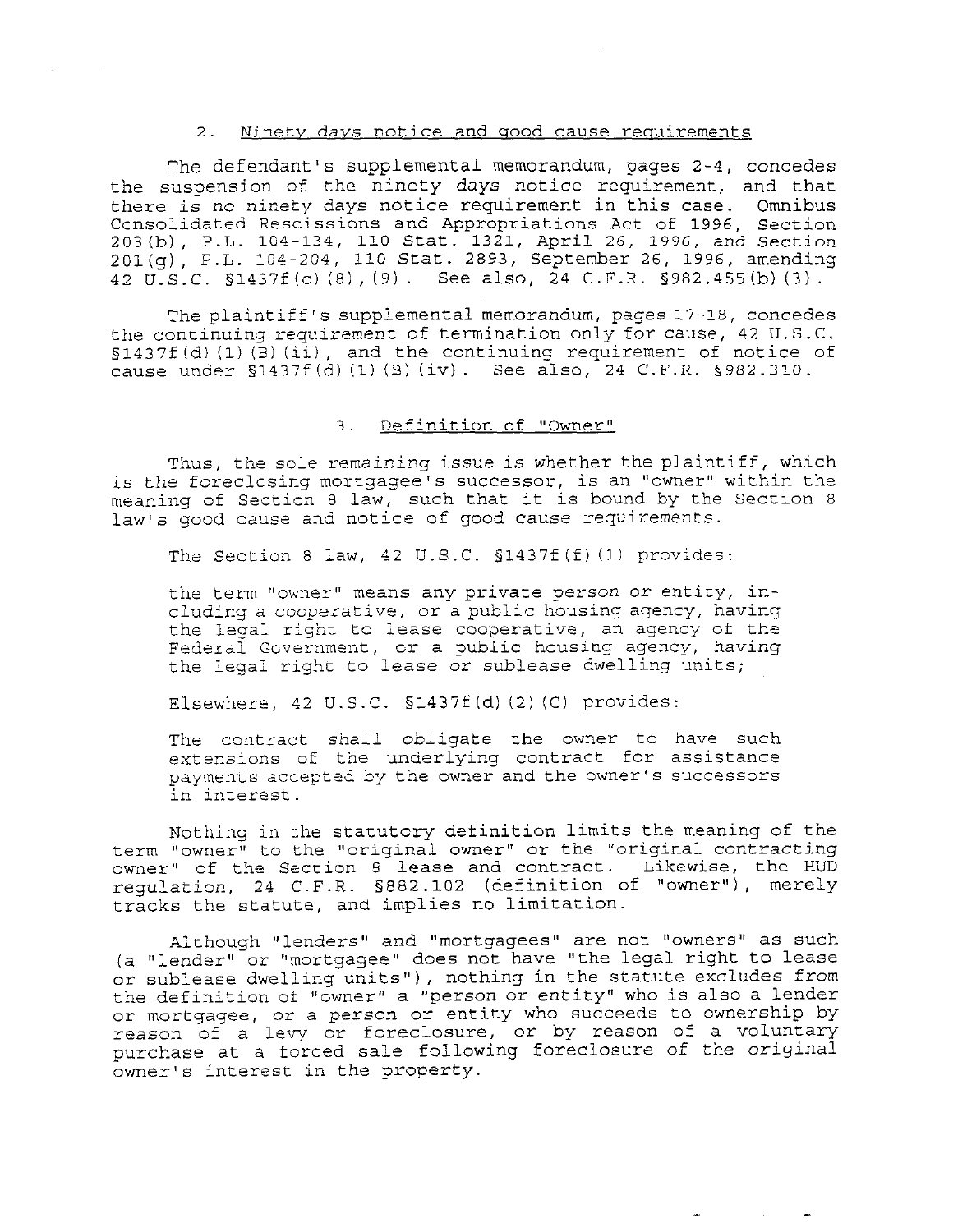Without any support for its position in the statutory text, the plaintiff advances a "policy argument" for its position that a non-contracting foreclosing mortgagee (and its vendee) should not be required to "inherit" a Section 8 tenancy.

To accept this argument would require that the plain and broad language of the statute be ignored, and that, in order to "do equity," a generalized legislative purpose and intent, contrary to the express statutory language, be judicially divined, discovered, and recognized.

The plaintiff's result-oriented argument must be rejected, as nothing in our law authorizes a court to so re-write a statutory definition. *See* v. Lumis, 246 Mass. 340, 343, 141 N.E. 105, 106 (1923); Prudential Ins. Co. **v.** Boston, 369 Mass. 542, 546-547, 340 N.E.2d 858, 861 (1976).

It seems to me obvious that the plaintiff (whose complaint and underlying notice to quit in this Court claim status as a "person entitled to summary process" under Gen.L. c.239 51 by reason of its status as the "new owner" of the dwelling premises) is equally an "owner" of those same premises within the meaning of Section 8 law, 42 U.S.C. §1437f(f) (1).

It appears that all other courts which have considered the question have reached the same conclusion. Federal Home Mortgage Corp. **v.** Hobbs, Bos.Hsg.Ct. No. 95-04475 (Winik, J., December 18, 1995), pp.7-8; EMC Mortgage Corp. v. Smith, Bos.Hsg.Ct. No. 95-04794 (Winik, J., January 4, 1996), pp.6-7; Federal Home Mortgage CorD. v. Surzhukov, Ham.Hsg.Ct. No. 95-SP-1487 (Abrashkin, J., August 9, 1995 and January 22, 1996); Bristol Savings Bank v. Savinelli, New Haven Superior Ct. No. CV-95-0377478-5 (March **21,**  1996), p.4; German v. Federal Home Mortgage Corp. [IV], 899 F.Supp. 1155 (S.D.N.Y. 1995), pp.1162-1165. See also, <u>O'Brien</u> v. <u>Westerly</u> Housinc: Authority, 626 F.Supp. **1065** (D.R.I. 1986) (Section 8 lease was not voided mid-term by sale of the property). And see, Boston Rent Eauitv Board v. Dime Savinss Bank, 415 Mass. 48, 50-52, **611**  N.E.2d 245, 247-248 (1993) (foreclosing mortgagee which purchased residential premises at foreclosure sale could not avoid rent control's "good cause" eviction requirements on the basis that it had no landlord-tenant or other contractual relationship with former mortgagor's tenants).

## 4. Good Cause

The plaintiff rightly points out that the law permits a termination of the Section 8 housing relationship for reasons of good cause, and that good cause can be "business or economically based." 42 U.S.C. §1437f(d)(1)(B)(ii). 24 C.F.R. §982.310(d)(iv).<br><u>Mitchell</u> v. <u>HUD</u>, 569 F.Supp. 701, 708-709 (N.D.Cal. 1983), citing Swann **v.** Gastonia *Housina* Authoritv, 502 F.Supp. 362, 367 (W.D.N.C. 1980), aff'd. 675 F.2d 1342 (4th Cir. 1982).